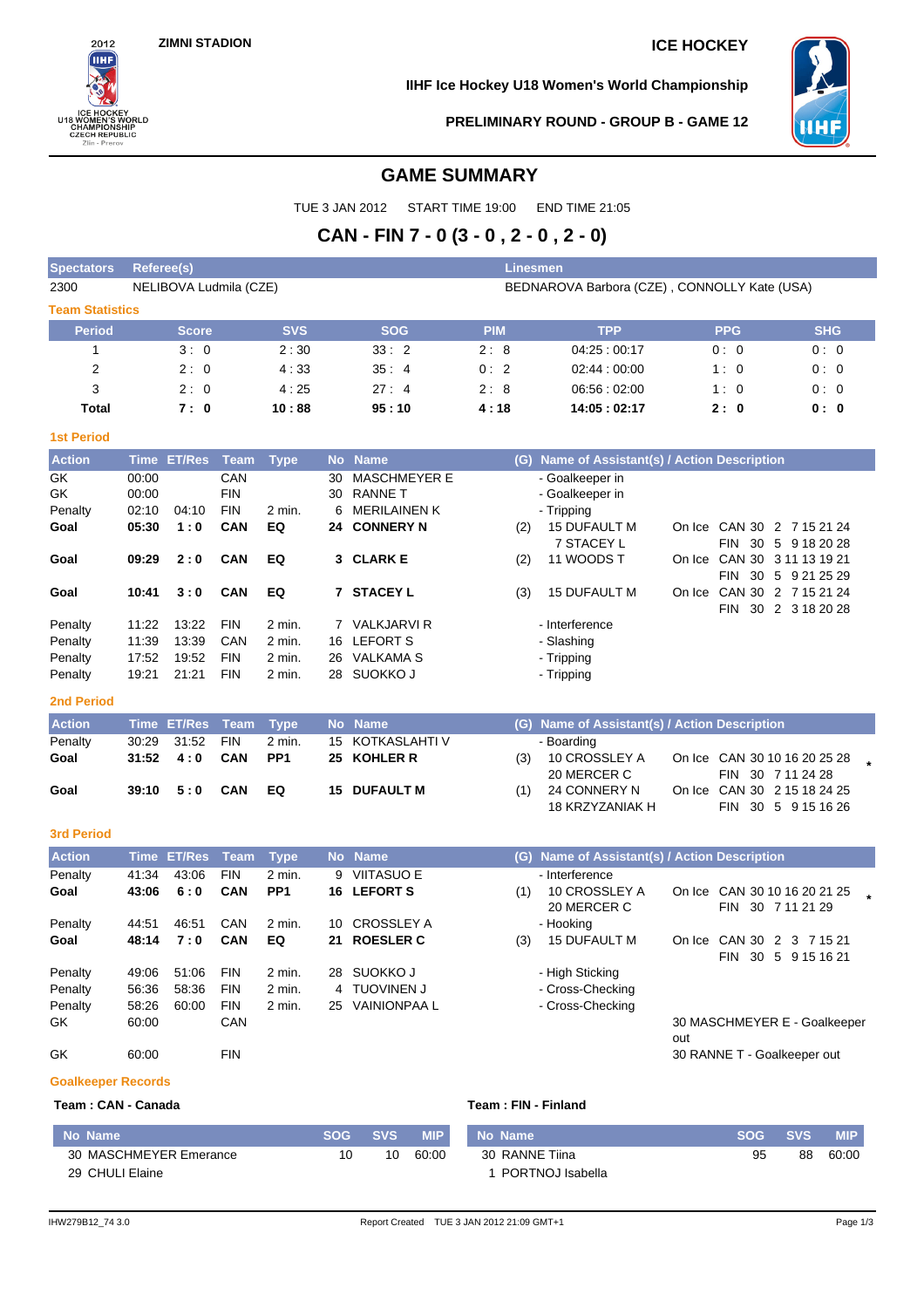

**IIHF Ice Hockey U18 Women's World Championship**



## **PRELIMINARY ROUND - GROUP B - GAME 12**

### **Game Statistics Team : CAN (red)**

| $1$ can . Only $(1)$ ca |                            |             |                         |          |                |                         |                |          |       |                |                |                |                        |                  |
|-------------------------|----------------------------|-------------|-------------------------|----------|----------------|-------------------------|----------------|----------|-------|----------------|----------------|----------------|------------------------|------------------|
|                         | Head Coach: ALAIN Pierre   |             |                         |          |                |                         |                |          |       |                | Shots on Goal  |                |                        |                  |
| <b>No Pos</b>           | <b>Name</b>                | G           | A                       | P        | <b>PIM</b>     | $FO+$                   | FO-            | $FO+/-$  | FO%   |                | $\overline{2}$ | $\overline{3}$ | <b>TS</b><br><b>OT</b> | $+/-$            |
| 13 D                    | AMBROSE Erin +C            | 0           | 0                       | $\Omega$ | 0              | 0                       | 0              | 0        | 0.00  | 1              | 5              | 1              | $\overline{7}$         | $+1$             |
| 14 D                    | <b>KRAUSE Jordan</b>       | 0           | 0                       | 0        | 0              | 0                       | 0              | 0        | 0.00  | 1              | 0              | 0              |                        | $\mathbf 0$      |
| F<br>16                 | <b>LEFORT Sarah</b>        |             | $\mathbf 0$             |          | 2              | $\mathbf 0$             | $\Omega$       | 0        | 0.00  | 0              |                | 3              | 4                      | $\mathbf 0$      |
| F<br>20                 | <b>MERCER Cayley</b>       | $\mathbf 0$ | $\overline{2}$          | 2        | $\mathbf 0$    | 10                      | 7              | 3        | 58.82 | 2              | 1              | 3              | 6                      | $\mathbf 0$      |
| 25 F                    | <b>KOHLER Rebecca</b>      | 1           | $\mathbf 0$             |          | $\Omega$       | $\overline{2}$          | $\overline{2}$ | $\Omega$ | 50.00 | $\overline{2}$ | 4              | 3              | 9                      | $+1$             |
| 7 F                     | <b>STACEY Laura</b>        |             |                         | 2        | 0              | 0                       | 0              | 0        | 0.00  | 2              | 4              | 3              | 9                      | $+3$             |
| 10 D                    | <b>CROSSLEY Alexis</b>     | $\mathbf 0$ | $\overline{\mathbf{c}}$ | 2        | $\overline{2}$ | 0                       | 0              | 0        | 0.00  | 4              | 1              | 4              | 9                      | $\mathbf 0$      |
| F<br>15                 | DUFAULT Meghan +A (BP)     |             | 3                       | 4        | $\Omega$       | $\mathbf 0$             |                | $-1$     | 0.00  | 5              | 6              | $\Omega$       | 11                     | $+4$             |
| 23 D                    | <b>FRAZER Abbey</b>        | 0           | $\mathbf 0$             | 0        | 0              | 0                       | 0              | 0        | 0.00  | 1              |                | 0              | 2                      | $\mathbf 0$      |
| 24 F                    | <b>CONNERY Nicole</b>      |             | 1                       | 2        | $\Omega$       | 5                       | 9              | $-4$     | 35.71 | 2              | 1              | $\Omega$       | 3                      | $+3$             |
| 2 D                     | RICHARDSON Morgan          | 0           | 0                       | 0        | 0              | 0                       | 0              | 0        | 0.00  | 0              | 1              | 0              |                        | $+4$             |
| 3<br>F                  | <b>CLARK Emily</b>         |             | $\mathbf 0$             |          | 0              | 1                       | $\overline{2}$ | -1       | 33.33 | 3              | 2              | $\mathbf 0$    | 5                      | $+2$             |
| F<br>11                 | <b>WOODS Taylor</b>        | 0           |                         |          | 0              | 0                       | $\Omega$       | 0        | 0.00  | $\overline{2}$ | 1              |                | $\overline{4}$         | $+1$             |
| D<br>18                 | <b>KRZYZANIAK Halli</b>    | $\mathbf 0$ |                         |          | 0              | 0                       | 0              | 0        | 0.00  | $\overline{2}$ | $\overline{2}$ | $\overline{2}$ | 6                      | $+1$             |
| F<br>19                 | <b>SOWCHUK Erika</b>       | $\Omega$    | $\Omega$                | $\Omega$ | $\Omega$       | 5                       | 8              | $-3$     | 38.46 | 0              | $\mathbf 0$    | $\Omega$       | $\mathbf 0$            | $+1$             |
| F<br>5                  | <b>BRYKALIUK Ashleigh</b>  | 0           | 0                       | 0        | 0              | 0                       | 0              | 0        | 0.00  | 1              | 1              |                | 3                      | 0                |
| $\mathsf{F}$<br>12      | CAPIZZANO Kristyn          | 0           | 0                       | 0        | 0              | 1                       |                | 0        | 50.00 | 0              | 1              | 0              | 1                      | $\overline{0}$   |
| D<br>21                 | ROESLER Cydney +A          |             | $\Omega$                |          | 0              | 0                       | $\Omega$       | $\Omega$ | 0.00  | 2              | 2              | 3              | 7                      | $+4$             |
| F<br>26                 | MacAULAY Shannon           | 0           | $\mathbf 0$             | 0        | 0              | $\overline{\mathbf{c}}$ | 8              | -6       | 20.00 | 2              | 1              | 2              | 5                      | $\boldsymbol{0}$ |
| F<br>28                 | <b>DUBOIS Catherine</b>    | 0           | $\Omega$                | $\Omega$ | $\Omega$       | 2                       | 4              | $-2$     | 33.33 | 1              | $\Omega$       |                | $\overline{2}$         | $\mathbf 0$      |
| GK<br>29                | <b>CHULI Elaine</b>        | 0           | 0                       | 0        | 0              |                         |                |          |       | 0              | 0              | 0              | 0                      |                  |
| GK<br>30                | <b>MASCHMEYER Emerance</b> | 0           | $\Omega$                | $\Omega$ | 0              |                         |                |          |       | 0              | $\Omega$       | 0              | $\mathbf 0$            |                  |
| <b>Total</b>            |                            | 7           | 11                      | 18       | 4              | 28                      | 42             | $-14$    | 40.00 | 33             | 35             | 27             | 95                     |                  |

| Team: FIN (white)  |                             |          |          |          |                |             |          |          |        |                      |                |                |           |           |             |
|--------------------|-----------------------------|----------|----------|----------|----------------|-------------|----------|----------|--------|----------------------|----------------|----------------|-----------|-----------|-------------|
|                    | Head Coach: TOIVOLA Juuso   |          |          |          |                |             |          |          |        | <b>Shots on Goal</b> |                |                |           |           |             |
| <b>No Pos</b>      | <b>Name</b>                 | G        | A        | P        | <b>PIM</b>     | $FO+$       | FO-      | $FO+/-$  | FO%    |                      | $\overline{2}$ | 3 <sup>1</sup> | <b>OT</b> | <b>TS</b> | $+/-$       |
| 2 D                | KOIVISTO Johanna            | 0        | $\Omega$ | $\Omega$ | 0              | 0           | 0        | 0        | 0.00   | 0                    | 0              | 0              |           | 0         | $-1$        |
| 3D                 | KILPONEN Anna +C            | 0        | 0        | 0        | 0              | 0           | 0        | $\Omega$ | 0.00   | 0                    | 0              | 0              |           | 0         | $-1$        |
| 15 F               | <b>KOTKASLAHTI Venla</b>    | 0        | 0        | 0        | $\overline{2}$ | 10          | 9        |          | 52.63  | 0                    | 0              | 0              |           | 0         | $-2$        |
| 16 F               | <b>OLLIKAINEN Suvi</b>      | 0        | 0        | 0        | 0              | 0           | 0        | 0        | 0.00   | 1                    | 1              | 0              |           | 2         | $-2$        |
| 26 F               | VALKAMA Saana +A            | 0        | $\Omega$ | $\Omega$ | $\overline{2}$ | $\mathbf 0$ | $\Omega$ | $\Omega$ | 0.00   | 0                    | $\Omega$       | $\Omega$       |           | 0         | $-1$        |
| 7 D                | <b>VALKJARVI Reetta</b>     | 0        | 0        | 0        | 2              | 1           | 0        | 1        | 100.00 | 0                    | 0              | 0              |           | 0         | 0           |
| 11 D               | <b>UPPGARD Susanne</b>      | 0        | $\Omega$ | 0        | $\Omega$       | 0           | $\Omega$ | 0        | 0.00   | 0                    | $\Omega$       | $\Omega$       |           | 0         | $\mathbf 0$ |
| 18 F               | RANTANEN Anni +A            | 0        | 0        | 0        | 0              | $\Omega$    | 0        | $\Omega$ | 0.00   | 0                    | 1              | 0              |           |           | $-2$        |
| $\mathsf{F}$<br>20 | <b>ALANKO Christa</b>       | 0        | $\Omega$ | 0        | 0              | 11          | 6        | 5        | 64.71  | 0                    | 0              | 0              |           | 0         | $-2$        |
| 28 F               | SUOKKO Jenna                | 0        | $\Omega$ | $\Omega$ | 4              | $\mathbf 0$ | $\Omega$ | $\Omega$ | 0.00   | 1                    | 0              | 3              |           | 4         | $-2$        |
| 5 D                | <b>LINDHOLM Reetta</b>      | 0        | $\Omega$ | 0        | 0              | 0           | 0        | 0        | 0.00   | 0                    | 0              | 0              |           | 0         | $-4$        |
| D<br>9             | VIITASUO Ella               | 0        | $\Omega$ | $\Omega$ | 2              | 0           | $\Omega$ | $\Omega$ | 0.00   | 0                    | $\Omega$       | $\Omega$       |           | 0         | $-4$        |
| F<br>13            | <b>RITARI Emma</b>          | 0        | 0        | 0        | $\Omega$       |             |          | $\Omega$ | 50.00  | 0                    | 0              | 0              |           | 0         | 0           |
| 23<br>F            | <b>TULUS Noora</b>          | 0        | 0        | 0        | 0              | 8           | 3        | 5        | 72.73  | 0                    |                | 0              |           |           | $\mathbf 0$ |
| 24 F               | <b>NUUTINEN Emma</b>        | 0        | $\Omega$ | $\Omega$ | $\Omega$       | 1           | 3        | $-2$     | 25.00  | 0                    | 1              |                |           | 2         | $\mathbf 0$ |
| 4 D                | <b>TUOVINEN Jenna</b>       | 0        | $\Omega$ | 0        | 2              | 0           | $\Omega$ | $\Omega$ | 0.00   | 0                    | 0              | 0              |           | 0         | 0           |
| 6<br>D             | <b>MERILAINEN Kristiina</b> | 0        | $\Omega$ | $\Omega$ | $\overline{2}$ | 0           | $\Omega$ | $\Omega$ | 0.00   | 0                    | 0              | $\Omega$       |           | 0         | $\mathbf 0$ |
| 21 F               | <b>TANSKANEN Vilma</b>      | $\Omega$ | $\Omega$ | 0        | $\Omega$       | $\Omega$    |          | -1       | 0.00   | 0                    | 0              | 0              |           | 0         | $-2$        |
| 25 F               | <b>VAINIONPAA Laura</b>     | 0        | 0        | 0        | 2              | 10          | 5        | 5        | 66.67  | 0                    | 0              | 0              |           | 0         | $-1$        |
| 29 F               | <b>MAAMAKI Jenni</b>        | 0        | $\Omega$ | $\Omega$ | $\Omega$       | $\Omega$    | $\Omega$ | $\Omega$ | 0.00   | 0                    | $\Omega$       | 0              |           | 0         | $-1$        |
| 1 GK               | PORTNOJ Isabella            | 0        | 0        | 0        | 0              |             |          |          |        | 0                    | 0              | 0              |           | 0         |             |
| 30 GK              | RANNE Tiina (BP)            | 0        | $\Omega$ | 0        | 0              |             |          |          |        |                      | 0              | 0              |           | 0         |             |
| Total              |                             | 0        | 0        | 0        | 18             | 42          | 28       | 14       | 60.00  | $\mathbf{2}$         | 4              | 4              |           | 10        |             |